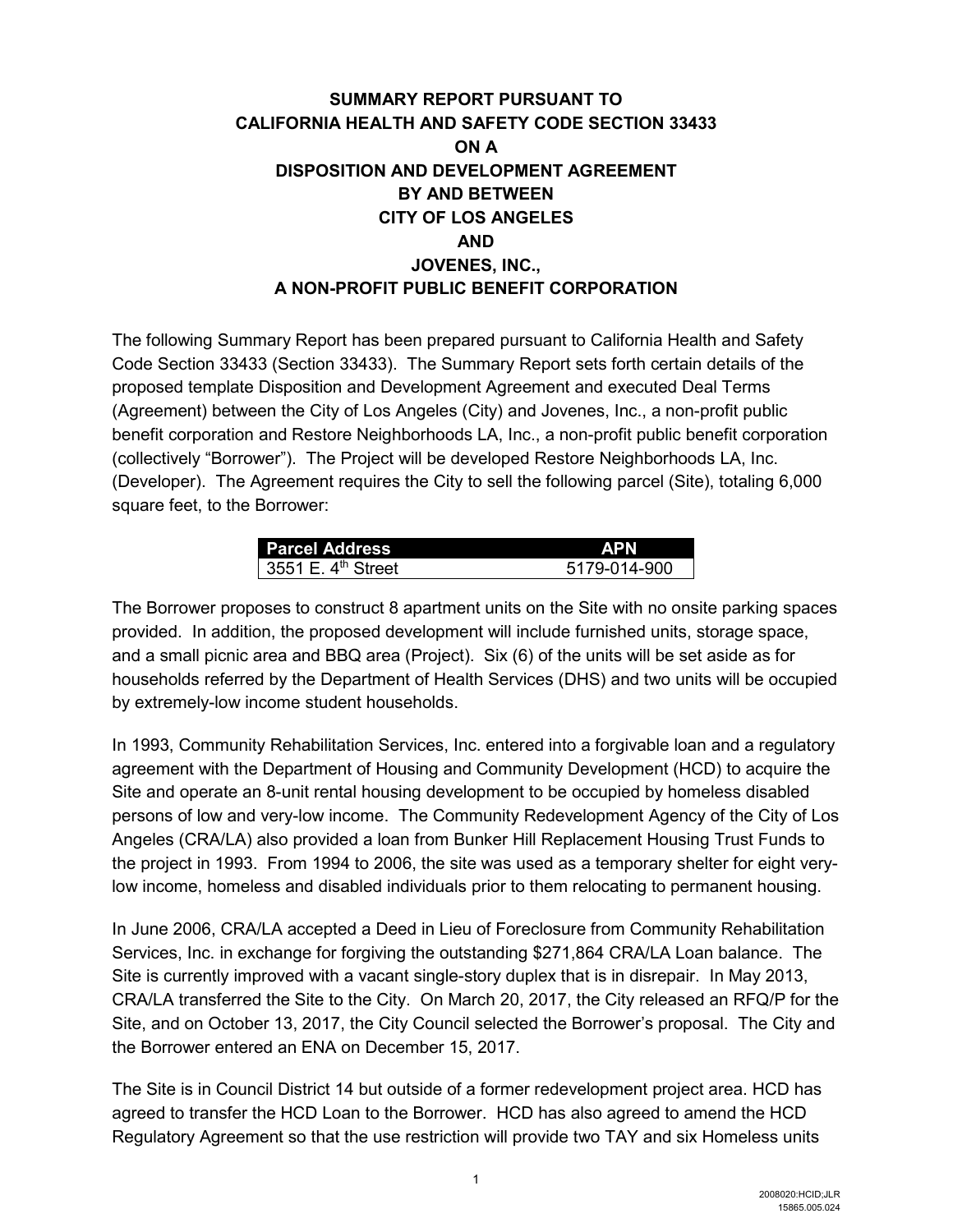as well as extend the HCD Loan for a minimum of eight years and one month. As such, all of the HCD Loan and use restrictions issues have been resolved.

The purpose of the Agreement is to implement the City's objective of improving and increasing the supply of affordable housing in the City of Los Angeles. Due to the funding sources used to acquire the Site, the proposed conveyance of the Site to the Borrower is subject to the reporting requirements imposed by Section 33433. Specifically, Section 33433 requires the conveying entity to prepare a report that summarizes the financial terms associated with the disposition transaction for the Site.

The following Summary Report is based upon the information contained within the Agreement, and is organized into the following seven sections:

- **I. Salient Points of the Agreement:** This Section summarizes the major responsibilities imposed on the Borrower and the City by the Agreement.
- **II. Cost of the Agreement to the City:** This section details the costs previously incurred by the City, and the additional costs that must be incurred by the City to implement the Agreement.
- **III. Estimated Value of the Interests to be Conveyed Determined at the Highest Uses Permitted under the Redevelopment Plan:** This section estimates the value of the interests to be conveyed determined at the highest use permitted under the Redevelopment Plan.
- **IV. Estimated Reuse Value of the Interests to be Conveyed:** This section summarizes the valuation estimate for the Site based on the required scope of development, and the other conditions and covenants required by the Agreement.
- **V. Consideration Received and Comparison with the Established Value:** This section describes the compensation to be received by the City, and explains any difference between the compensation to be received and the established value of the Site.
- **VI. Blight Elimination:** This section explains how the Agreement will assist in alleviating blight in the Project Area.
- **VII. Conformance with the AB1290 Implementation Plan:** This section describes how the Agreement achieves goals identified in the adopted AB1290 Implementation Plan.

This Summary Report and the Agreement are to be made available for public inspection prior to the approval of the Agreement.

# **I. SALIENT POINTS OF THE AGREEMENT**

#### **Scope of Development**

The proposed scope of development can be described as follows: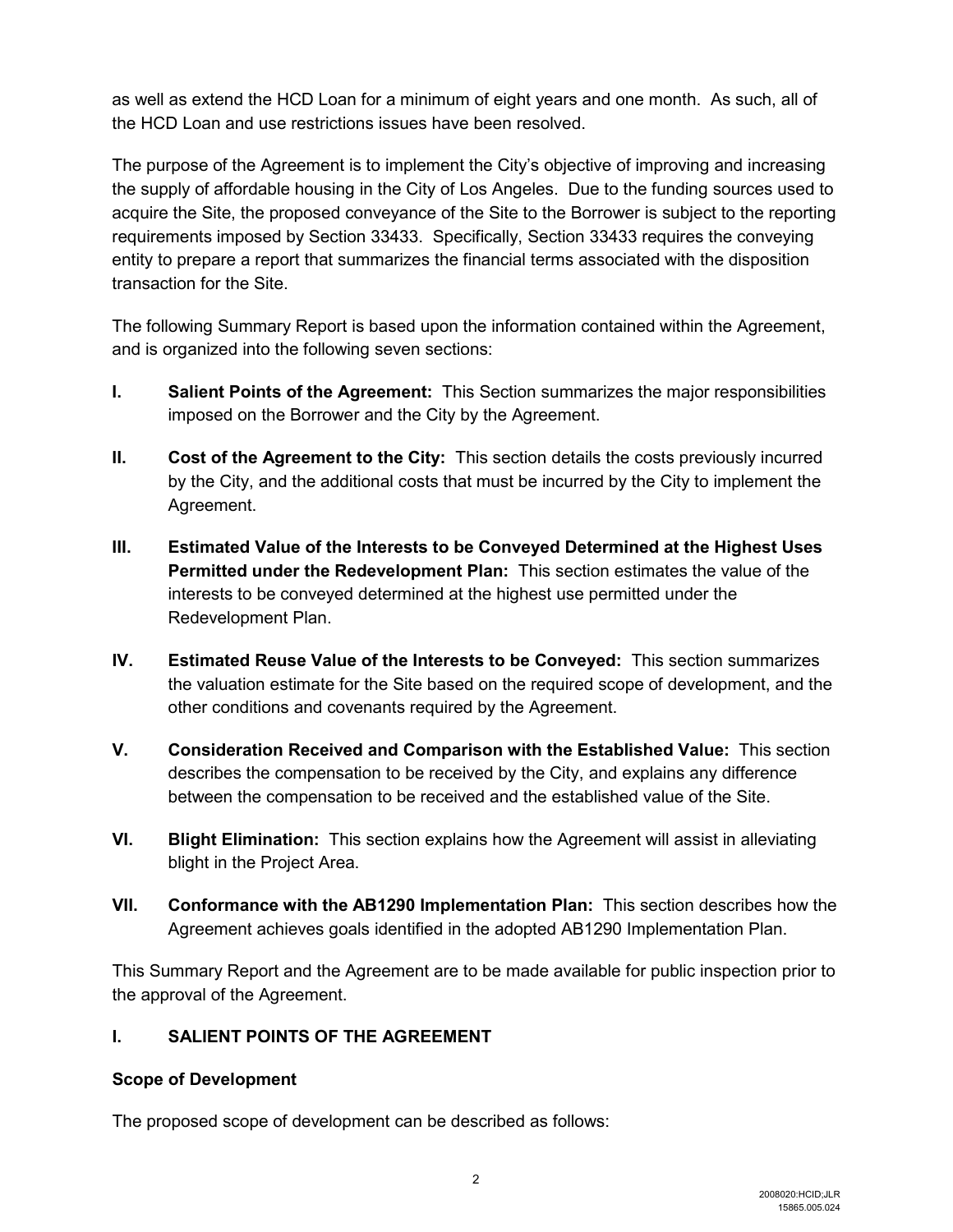- 1. The Site is currently improved with a vacant single-story duplex and totals approximately 6,000 square feet of land area.
- 2. The Project will have a total gross building area (GBA) of approximately 2,761 square feet, or a 0.46 FAR. The following breaks out the proposed GBA:

|                                  | <b>Square</b><br><b>Footage</b> |
|----------------------------------|---------------------------------|
| <b>Gross Living Area</b>         | 2,400                           |
| Storage Area                     | 361                             |
| <b>Total Gross Building Area</b> | 2.761                           |

- 3. The units will be provided in one building with no onsite parking spaces.
- 4. The Project will include the following unit mix:

|                        | Number | <b>utility</b> Unit<br>of Units Sizes (Sf) |
|------------------------|--------|--------------------------------------------|
| <b>Studio Units</b>    |        | 300                                        |
| <b>Totals/Averages</b> |        | 300                                        |

5. The Regulatory Agreement associated with the Agreement will place the following affordability restrictions on the Improvements for a 55-year term from certificate of occupancy (COO), on the Project:

|                                      | <b>Studio</b><br>Units | Total<br>Units |
|--------------------------------------|------------------------|----------------|
| Moderate Income Units (Schedule VII) |                        |                |
| Totals                               |                        |                |

- 6. The Project's amenities will include furnished units, storage space, and a small picnic and BBQ area.
- 7. The wrap-around services totaling \$32,400 per year for the six units reserved for homeless and chronically homeless individuals will be provided and funded by a separate contract between DHS and their selected provider. The contract will be for five years with two five-year options. The services will be provided by a Los Angeles County authorized service provider. It is anticipated that Jovenes, Inc. will provide services onsite.

The Site is in Council District 14 but outside of a former redevelopment project area. In May 2013, CRA/LA transferred the Site to the City. On March 20, 2017, the City released an RFQ/P for the Site, and on October 13, 2017, the City Council selected the Borrower's proposal. The City and the Borrower entered an ENA on December 15, 2017.

#### **Borrower Responsibilities**

The Agreement requires the Borrower to accept the following responsibilities:

1. The Borrower will purchase the Site from the City for \$208,000 (Purchase Price), which is the appraised fair market value.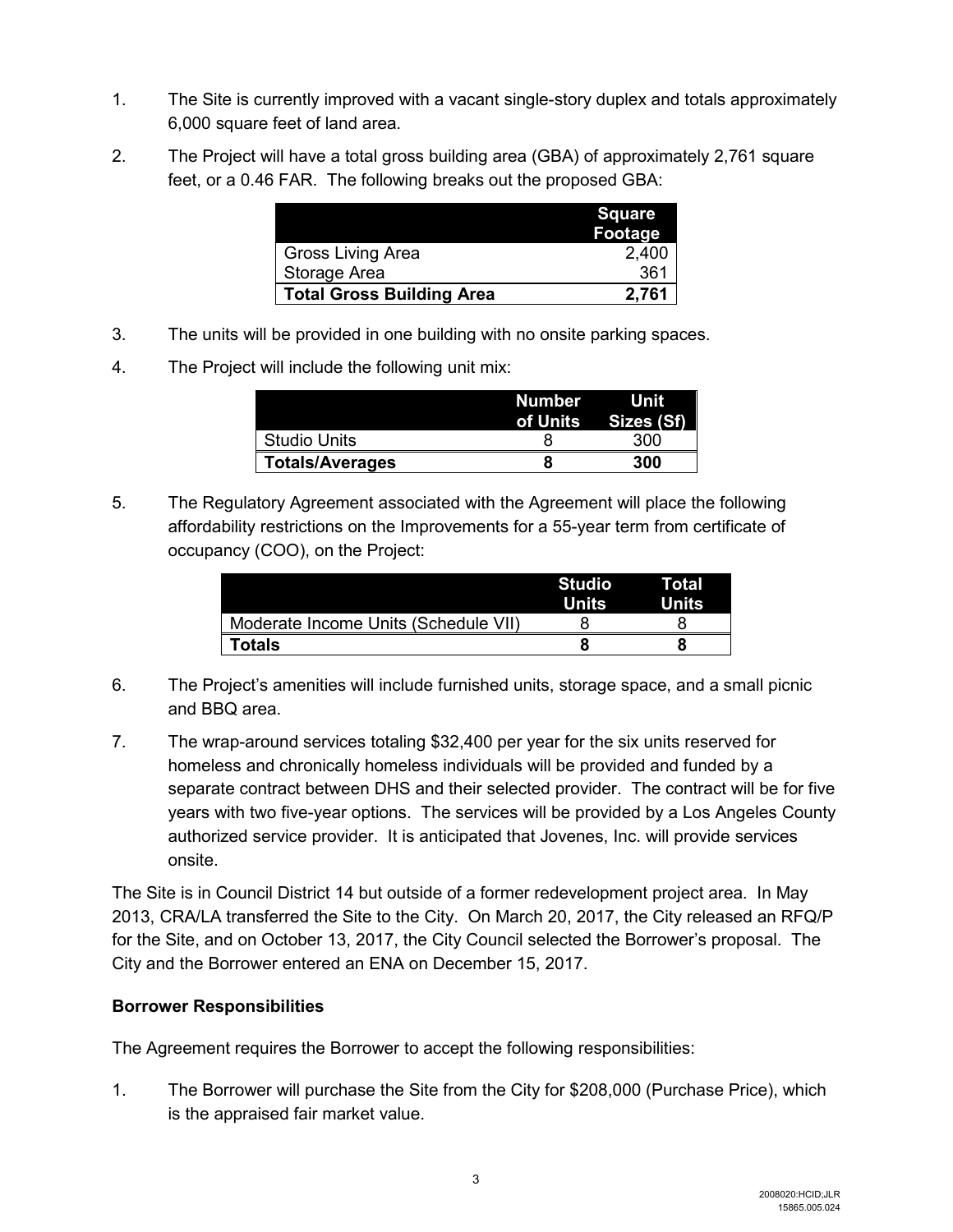- 2. Prior to the Close of Escrow, the following must occur:
	- a. The Grant Deed, City Land Loan documents, Regulatory Agreement, Notice of Affordability Restrictions on Transfer of Property, Assignment of Agreements, Plans, Specifications and Entitlements (not recorded), Intercreditor Agreement (if any, not recorded), and Statutory Request for Notice must be executed and recorded.
	- b. Provide to the City in writing that all information provided to the City is true and correct; and the Borrower is in full compliance with the terms of the Agreement.
	- c. Provide the City with a written Opinion of Borrower's Counsel with respect to
		- i. Legality, validity and binding effect of the Agreement and its enforceability against Borrower in accordance with its terms;
		- ii. The absence of any litigation or other proceedings, either pending or threatened, which could have a material adverse effect on the ability of Borrower to perform pursuant to the Agreement; and
		- iii. Such other standard and customary matters for legal opinions to be given Borrower's counsel in real estate secured financing transactions as reasonably requested by the City.
	- d. Provide the City with documentation relating to the status of Borrower's entity structure, and those of any general partners or managing members of Borrower.
	- e. Written confirmation from the Title Company that all conditions precedent to the Close of Escrow have been satisfied.
	- f. Determine that no adverse Site conditions exist that may interfere with the development of the Site.
	- g. Provide the City with evidence of the required Insurance Policies.
	- h. Provide to the City a certification in writing that the Project Budget remains in effect as of such date, or provide the City with a proposed revision to the Project Budget, to be approved by the City's Housing and Community Investment Department (HCID) General Manager or designee.
	- i. Submit to the City a Financing Plan for the Project, which will include:
		- i. A 10-year cash flow projection for operation of the Project;
		- ii. A current Project Budget;
		- iii. A Sources and Uses table, identifying the proposed use of each source of funding for the Project during the construction period;
		- iv. If applicable, evidence that Borrower has sufficient additional funds available and available to cover any financing deficit.
	- j. Shall have received an estimated closing cost statement of costs from the Escrow Agent.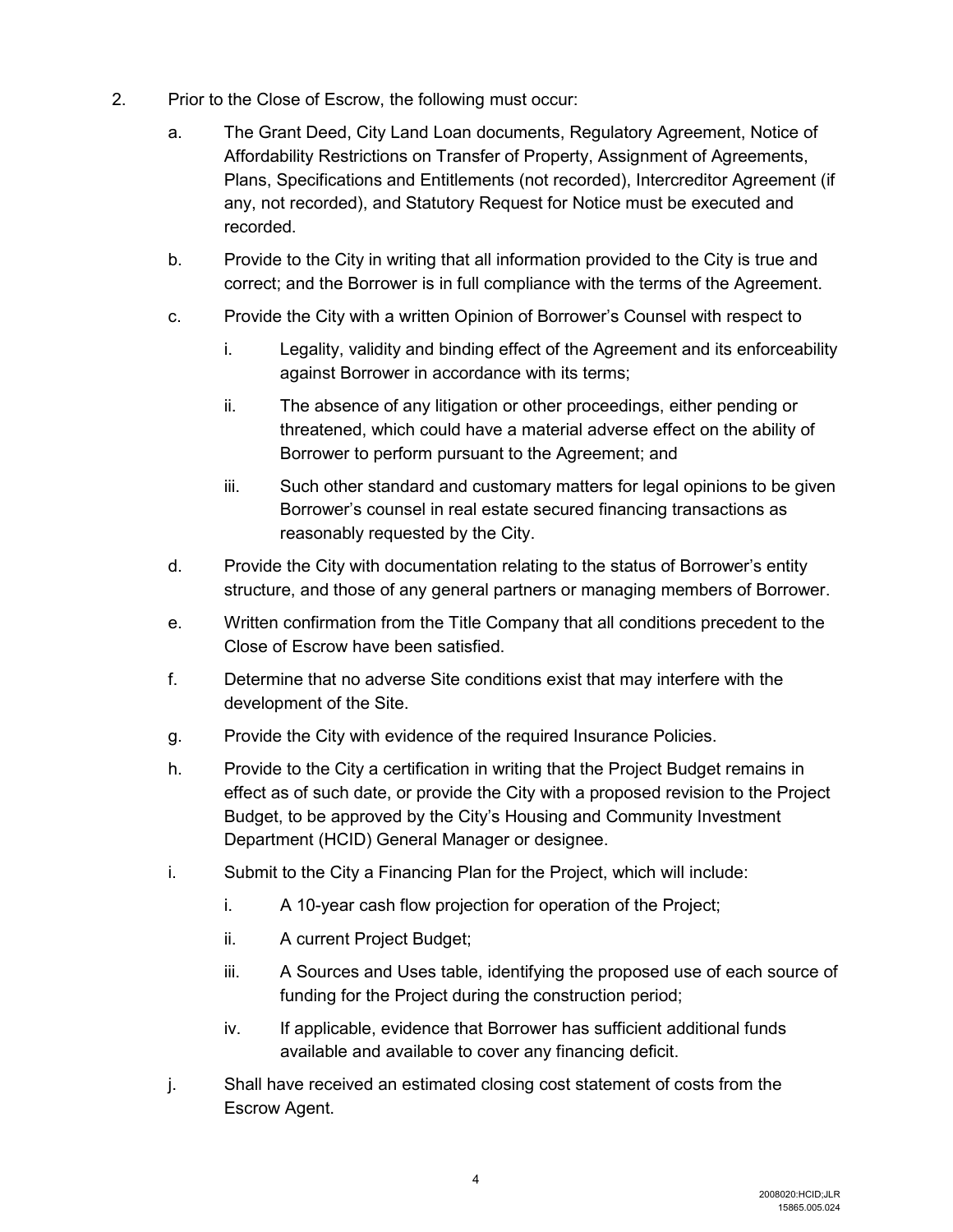- k. Shall have executed and delivered to Escrow Agent mutually agreed-upon and irrevocable supplemental escrow and recording instructions.
- 3. The Regulatory Agreement will be in effect for 55 years from COO and will restrict 8 Units to Moderate Income Households per Health and Safety Code Section 50093 and the rents to Moderate Income rents per Health and Safety Code Section 50053.  $^{\rm 1}$  $^{\rm 1}$  $^{\rm 1}$
- 4. The Regulatory Agreement will also require the Borrower to submit for City approval, a Management Plan at least 20 business days prior to completion of construction. This Management Plan will remain in effect for the term of Regulatory Agreement.
- 5. During the term of the Regulatory Agreement, the Site and Improvements must be maintained and secured at all times.
- 6. Scope of Development Requirements:
	- a. Borrower must construct the Project in conformance with the Agreement's Scope of Development and the approved Final Construction Drawings, and terms and conditions of all City approvals and any other governmental approvals.
	- b. Multifamily Housing Design Guidelines;
	- c. Must follow Environmentally Responsive Design Guidelines of March 19, 2007; and
	- d. Must be consistent with the latest California Energy Commission requirements.
- 7. Borrower must commence construction of the Improvements within the time set forth in the Schedule of Performance and the Borrower is solely responsible for the construction of the Improvements. In general, it is expected that the Project will obtain approvals for entitlements and funding sources.
- 8. Borrower must comply with the following City policies:
	- a. Relocation requirements;
	- b. Construction signs;
	- c. Publicity;

 $\overline{a}$ 

- d. Progress Reports;
- e. Nondiscrimination, Equal Opportunity policies;
- f. Affirmative Outreach in Contracting;
- g. Employment of Project Area Residents;
- h. Community Outreach Plan Policy;
- i. Prevailing Wages (the Project will incur state prevailing wages);
- j. City's Living Wage Ordinance and Service Contractor Worker Retention Ordinance;

<span id="page-4-0"></span><sup>1</sup> The Site will also be restricted by the HCD Regulatory Agreement and the City TOC Regulatory Agreement. The most restrictive affordability requirements will prevail.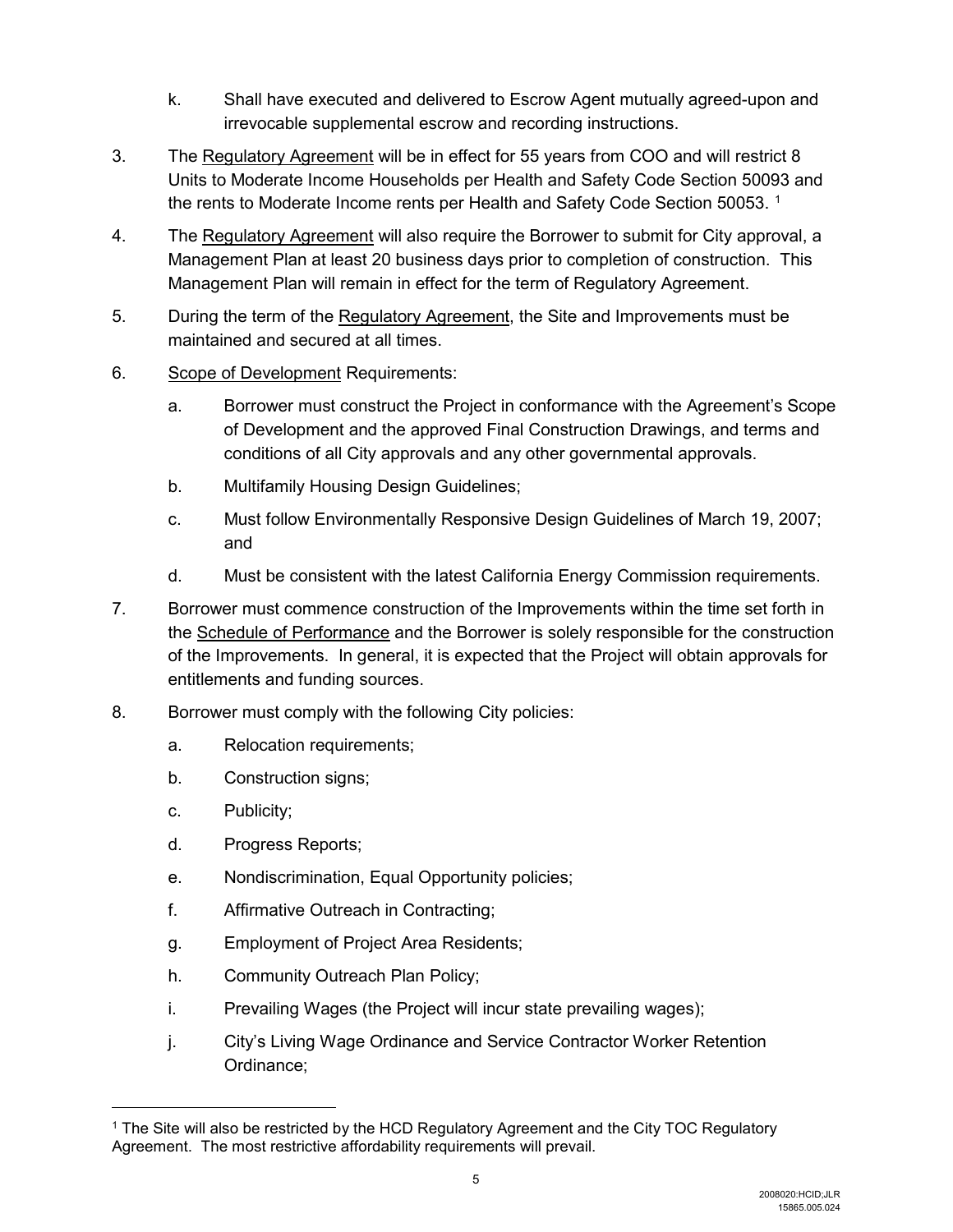- k. City's Equal Benefits Ordinance;
- l. Contractor Responsibility Ordinance;
- m. Slavery Disclosure Ordinance;
- n. First Source Hiring Ordinance;
- o. Child Support Assignment Orders;
- p. Fair Chance Initiative for Hiring Ordinance;
- q. Labor Compliance meeting.
- 9. Borrower must comply with all Accessibility Requirements of state, local and federal rules, laws and regulations relating to accessibility and reasonable accommodations for persons with disabilities. Borrower must also provide an ADA Certification.
- 10. The following limitations will be placed on the Project Budget:
	- a. Capitalized Operating Reserves Not Applicable;
	- b. Capitalized Debt Service Reserves \$11,875 at closing of the permanent loan;
	- c. Annual Replacement Reserves Up to \$4,000, or \$500 per unit;
	- d. Developer Fee Up to \$240,686, or 15% of total development costs, net of the developer fee.
- 11. The Borrower's Financing Plan must include the following funding sources, unless approved by the City. Evidence of awards for all funding sources must be provided prior to Close of Escrow and the Close of Escrow must occur within two years of the date of execution of the Agreement. The proposed financing sources are as follows:
	- a. Construction Financing:
		- i. A construction loan financed through conventional financing;
		- ii. City Land Loan;
		- iii. HCD Loan<sup>[2](#page-5-0)</sup>;
		- iv. Affordable Housing Program (AHP) Loan;
		- v. Deferred costs;
		- vi. Deferred Developer Fee; and
		- vii. Los Angeles County Grant;
	- b. Permanent Financing:

 $\overline{a}$ 

- i. A permanent loan financed through conventional financing;
- ii. Los Angeles County Grant;

<span id="page-5-0"></span> $2$  The HCD Loan is a \$200,000 encumbrance that will remain on the property for eight years plus one month after COO, at which time it will be forgiven as long as the Project has been in compliance with the HCD Regulatory Agreement during that time.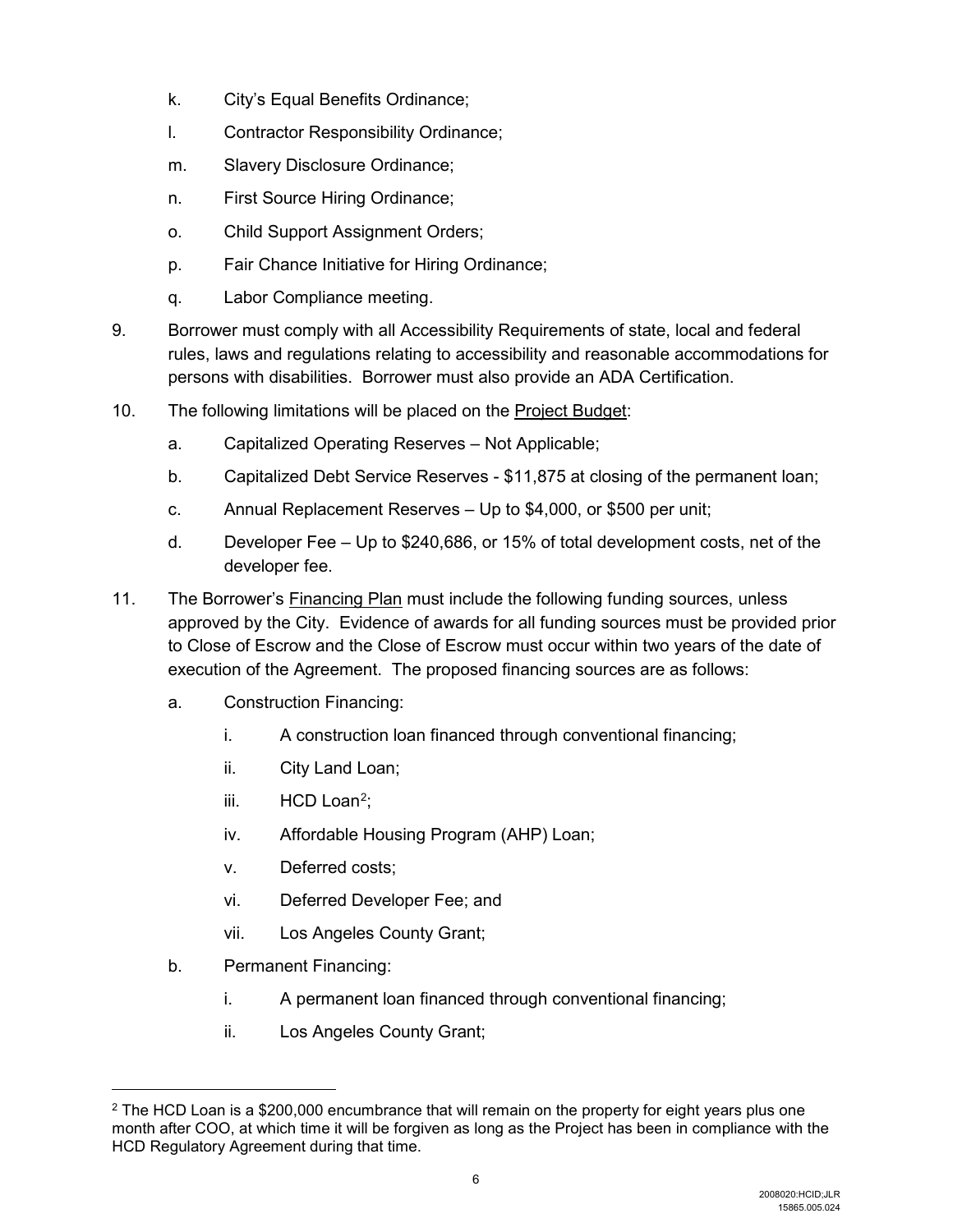- iii. City Land Loan;
- iv. HCD Loan;
- v. AHP Loan;
- vi. Deferred Developer Fee;
- vii. Wrap-around services contract from DHS; and
- viii. Flexible Housing Subsidy Pool funds from the Housing Authority of the City of Los Angeles (HACLA).
- 12. Borrower is required to provide the City with a refundable Site control fee totaling, \$50,000. It should be noted that the Borrower has already provided this fee to the City.
- 13. If the Borrower discovers the presence of Hazardous Materials on, under or about the Site prior to the commencement of construction, the Borrower is responsible for the first \$100,000 of remediation costs. If remediation costs exceed \$100,000, then the City and Borrower will negotiate in good faith to identify the means and method to pay the estimated costs. If funding sources cannot be identified, the Agreement may be terminated.
- 14. Borrower will indemnify the City of the following:
	- a. Any and all Claims which directly or indirectly are caused by the following:
		- i. Approval of the Agreement and/or the Improvements;
		- ii. Performance of the Agreement on the part of the Borrower or any contractor/subcontractor of Borrower; and/or
		- iii. The rehabilitation, operation, maintenance or management of the Improvements.
	- b. Any and all Claims from:
		- i. The failure of the Borrower to comply with any Hazardous Materials Laws;
		- ii. The presence in, on or under the Site of any Hazardous Materials not otherwise present before the Close of Escrow; or
		- iii. Any activity carried on or undertaken on or off the Project, subsequent to the conveyance of the Site to the Borrower, in connections with handling, treatment, removal, storage, decontamination, cleanup, transport or disposal of any Hazardous Materials.
- 15. Borrower will provide evidence of the following insurance coverage:
	- a. Borrower and Borrower's contractors and subcontractors hired to perform work on the Site must maintain
		- i. Commercial General Liability Insurance;
		- ii. Workers' Compensation Insurance including Employer's Liability in limits not less than \$1 million.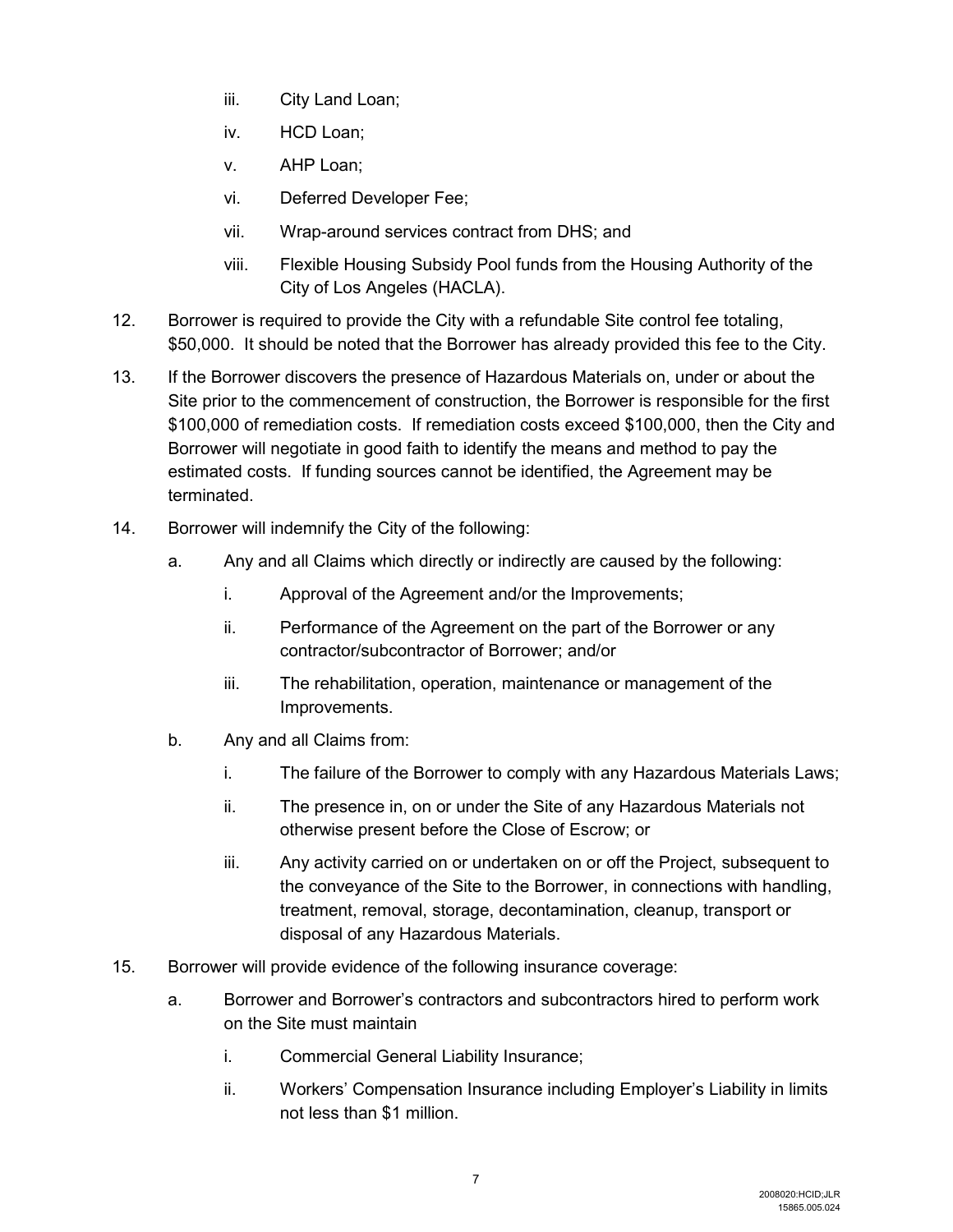- iii. Professional liability insurance shall be required of architects and engineers in limits of not less than \$1 million;
- iv. Commercial automobile insurance coverage in minimum limits of not less than \$1 million
- b. During construction and until a COO has been issued by the City, Borrower will carry Builder's Risk coverage for the Improvements.
- c. After completion of the construction, Borrower will maintain
	- i. Property insurance on the Improvements;
	- ii. Loss of rental income insurance against the perils of fire, lightning, vandalism, malicious mischief, riot and civil commotion and such other perils ordinarily included in extended coverage policies.
- 16. The following summarizes the closing costs to be paid by the Borrower:
	- a. Escrow fee;
	- b. Recording fees;
	- c. Title insurance policy; and
	- d. Any other costs, expenses or fees of the Escrow are to be paid by party who customarily pays for such costs in Los Angeles County.
- 17. The City Land Loan will only be subordinated to the construction and permanent loans. The Regulatory Agreement will be unsubordinated.
- 18. Only Permitted Transfers can occur until the latest of
	- a. Issuance of a Certificate of Completion by the City to the Borrower;
	- b. The date the City Rent and City debts, if any, related to this Agreement, is repaid in full; and
	- c. The date the Regulatory Agreement expires.

#### **City Responsibilities**

The Agreement imposes the following responsibilities on the City:

- 1. City will sell the Site to the Borrower in "As-Is" condition for \$208,000, which is the appraised fair market value of the Site. Until the issuance of the Certificate of Completion, the City's conveyance of fee simple interest shall be subject to a power of termination, to ensure the completion of the Project.
- 2. City will carryback a City Land Loan with the following terms:
	- a. The loan amount will be equal to the Purchase Price, or \$208,000;
	- b. The interest rate will be 3.00% simple interest;
	- c. The term of the loan will be 57 years from the date of the City Land Note;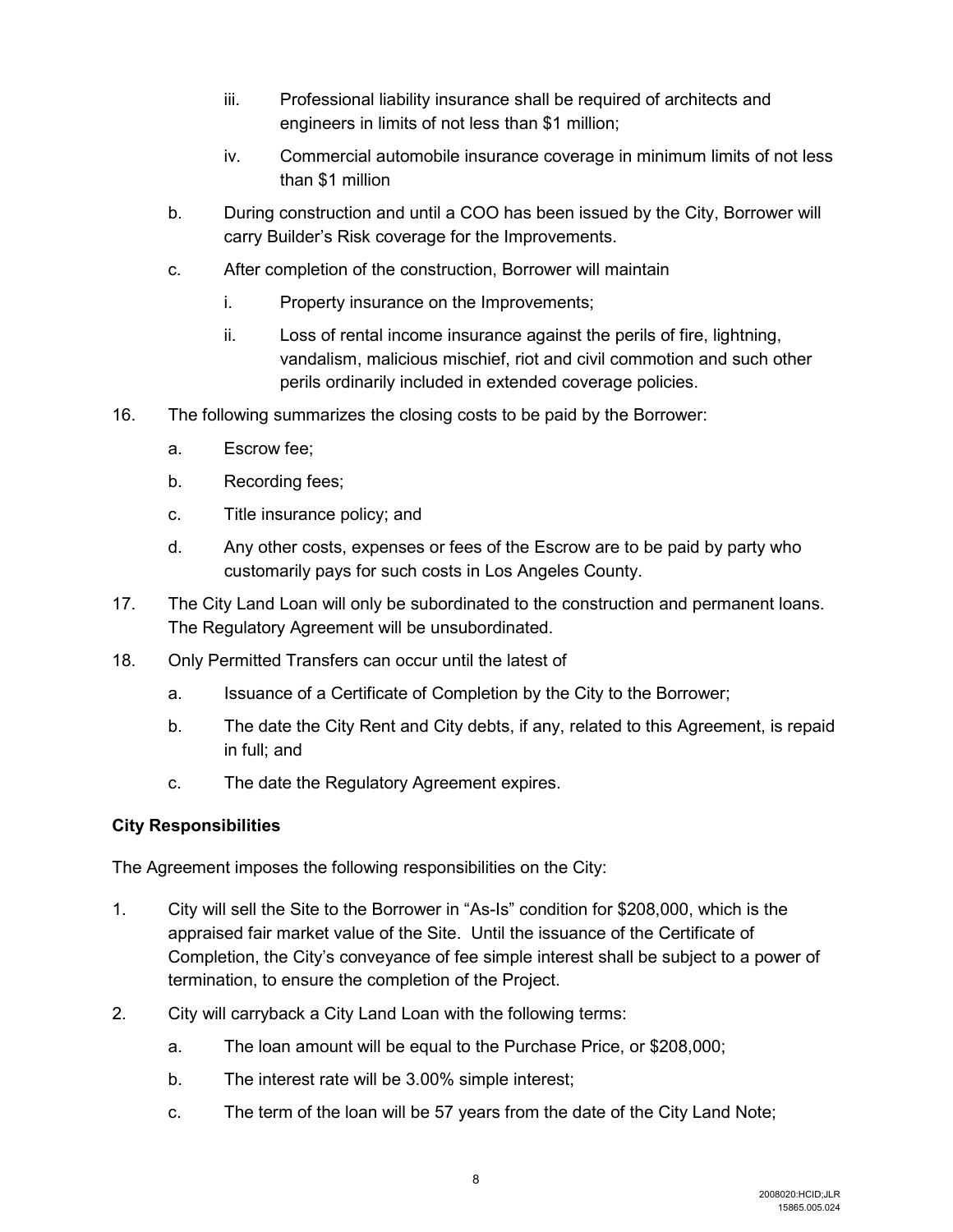- d. Annual payments will be in the form of 50% of the Residual Receipts for the previous year, subject to proration with other soft funding sources;
- e. The loan will be subordinated to the construction and permanent loans; and
- f. The loan will be due and payable at the end of the term.
- 3. Prior to close of escrow on the conveyance of the Site, the following must occur:
	- a. City must deliver executed City Land Note documents to the Borrower;
	- b. City must not be in Default;
	- c. City has the right to approve or disapprove any submittal by the Borrower;
	- d. Determine that no adverse Site conditions exist that may interfere with the development of the Site.
	- e. City has received written confirmation from the Title Company that the Title Company is committed to issue to the City, at close of escrow, at no cost to the City, a Title Insurance Policy.
	- f. City approves the Financing Plan and any revised Project Budget.
	- g. Shall have received an estimated closing cost statement of costs from the Escrow Agent.
	- h. Shall have executed and delivered to Escrow Agent mutually agreed-upon and irrevocable supplemental escrow and recording instructions.
- 4. HCID General Manager or designee must approve changes to the Project Budget.
- 5. The City must approve or disapprove the final Financing Plan.
- 6. Other than closing costs to be paid by Borrower, any other costs, expenses or fees of the Escrow are to be paid by party who customarily pays for such costs in Los Angeles County.
- 7. HCID is authorized to approve one or more reasonable 20 day extensions to the Closing Date, up to six months from the Close of Escrow date provided in the Schedule of Performance.
- 8. City has the right but not obligation to inspect the Site throughout construction of the Improvements and to the extent permitted by any Inter-Creditor Agreement, to review and provide comments to other lenders regarding the disbursement of construction sources of financing.
- 9. The City has the right in its sole discretion to accept insurance policies with lower limits than the minimum limits set forth in the Agreement.
- 10. City will provide a Certification of Completion once the Borrower provides a written request and upon Borrower's obtaining a certificate of occupancy from the City. The Certification of Completion will be recorded.
- 11. City will monitor operations at the Project per Health and Safety Code Section 33418(a).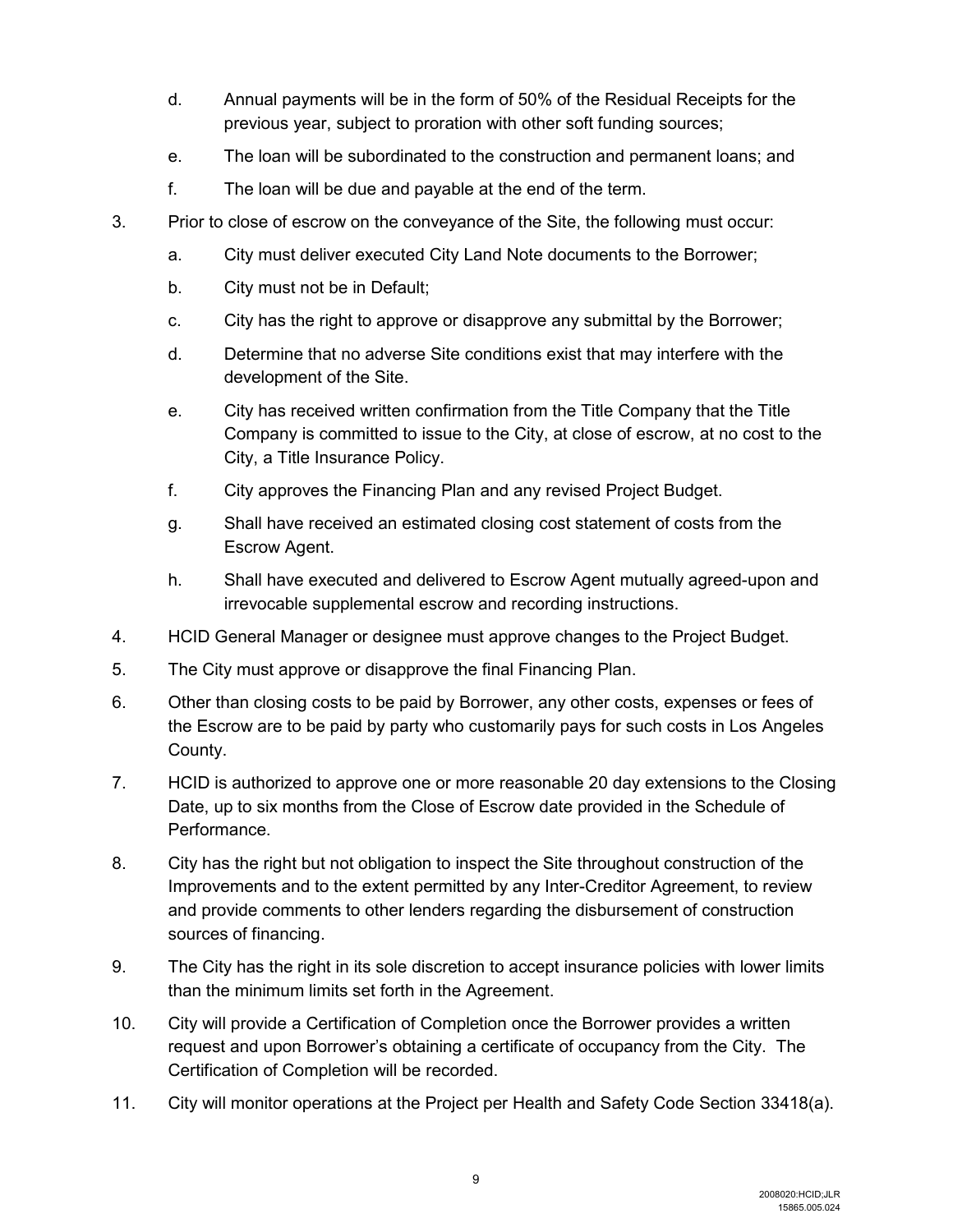12. In the event of a default or breach by the Borrower under the terms of any Security Financing Interest prior to the completion of construction of the Project, the City may cure the default or breach, prior to the completion of any foreclosure.

### **II. COST OF THE AGREEMENT TO THE CITY**

The former CRA/LA and City have already incurred costs associated with assembling the Site and will incur additional costs to implement the proposed Agreement. These costs are detailed in this section of the analysis.

| <b>Site Acquisition Costs</b>                  | \$200,000 |
|------------------------------------------------|-----------|
| Demolition / Remediation Costs                 |           |
| <b>Previously Incurred CRA/LA / City Costs</b> | \$200,000 |

|                                               | Nominal \$ | <b>Present Value</b> |
|-----------------------------------------------|------------|----------------------|
| Previously Incurred CRA/LA / City Costs       | \$200,000  | \$200,000            |
| <b>Transaction Costs</b>                      | 50,000     | 50,000               |
| <b>City Asset Management</b>                  | 22,000     | 22,000               |
| <b>Total Costs to City</b>                    | \$272,000  | \$272,000            |
| (Less) City Loan Payments                     | (344,000)  | (113,000)            |
| Total Net Costs / (Revenues) Due to Agreement | (\$72,000) | \$159,000            |

The total net revenue to the CRA/LA and City is estimated to equal approximately \$72,000 in nominal dollars and a \$159,000 net cost in present value terms.

# **III. ESTIMATED VALUE OF THE INTERESTS TO BE CONVEYED DETERMINED AT THE HIGHEST USE PERMITTED UNDER THE REDEVELOPMENT PLAN**

California Health and Safety Code Section 33433 requires the City to identify the value of the interests being conveyed at the highest use permitted under the zoning in place on the Site. The valuation must be based on the assumption that the property is vacant, and that near-term development is required. The valuation does not take into consideration any extraordinary use, quality and/or income restrictions being imposed on the development by the City.

The Site is currently zoned [Q]C2-1, which allows for commercial and residential uses. The Site is improved with a vacant single-story duplex. In an appraisal dated August 13, 2020, Gold Coast Appraisals, Inc. (Appraiser) concluded that the fair market value of the Site, is \$208,000. It should be noted that the appraisal takes into account that the Site has a \$200,000 lien against it from the HCD Loan and that the use restrictions are to remain in place for an additional eight years plus one month. Therefore, the estimated fair market value of the interest to be conveyed at the highest use permitted under the zoning in place for the Site is approximately \$208,000.

 $\overline{a}$ 

<sup>3</sup> The net present value of the projected loan payments assume a 6% discount rate.